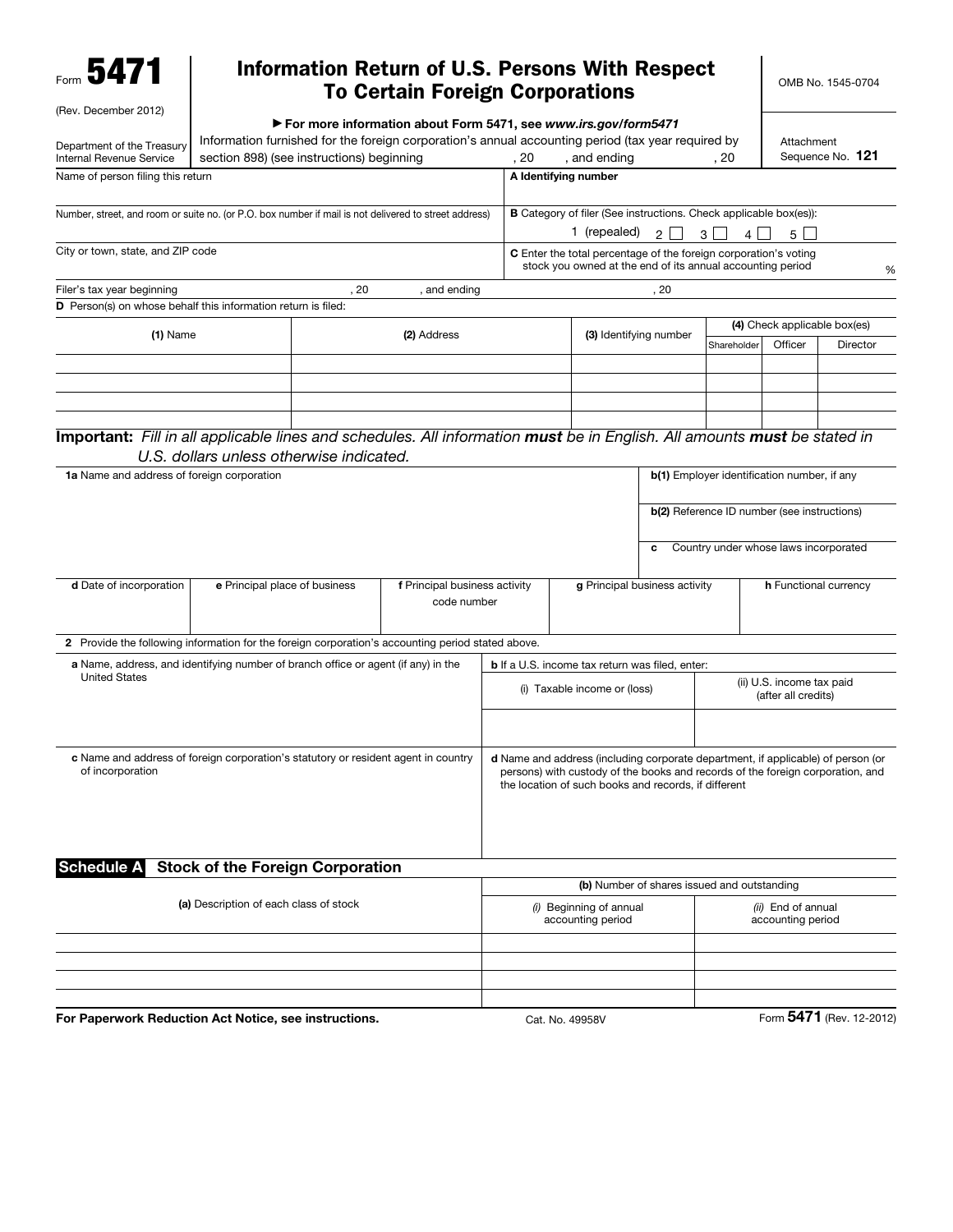|                                                             | Schedule B U.S. Shareholders of Foreign Corporation (see instructions)                                                                                                    |                                                                             |                                                                       |                                                                         |
|-------------------------------------------------------------|---------------------------------------------------------------------------------------------------------------------------------------------------------------------------|-----------------------------------------------------------------------------|-----------------------------------------------------------------------|-------------------------------------------------------------------------|
| (a) Name, address, and identifying<br>number of shareholder | (b) Description of each class of stock held by<br>shareholder. Note: This description should<br>match the corresponding description entered in<br>Schedule A, column (a). | (c) Number of<br>shares held at<br>beginning of annual<br>accounting period | (d) Number of<br>shares held at<br>end of annual<br>accounting period | (e) Pro rata share<br>of subpart F<br>income (enter as a<br>percentage) |
|                                                             |                                                                                                                                                                           |                                                                             |                                                                       |                                                                         |
|                                                             |                                                                                                                                                                           |                                                                             |                                                                       |                                                                         |
|                                                             |                                                                                                                                                                           |                                                                             |                                                                       |                                                                         |
|                                                             |                                                                                                                                                                           |                                                                             |                                                                       |                                                                         |
|                                                             |                                                                                                                                                                           |                                                                             |                                                                       |                                                                         |
|                                                             |                                                                                                                                                                           |                                                                             |                                                                       |                                                                         |
|                                                             |                                                                                                                                                                           |                                                                             |                                                                       |                                                                         |
|                                                             |                                                                                                                                                                           |                                                                             |                                                                       |                                                                         |
|                                                             |                                                                                                                                                                           |                                                                             |                                                                       |                                                                         |
|                                                             |                                                                                                                                                                           |                                                                             |                                                                       |                                                                         |
|                                                             |                                                                                                                                                                           |                                                                             |                                                                       |                                                                         |
|                                                             |                                                                                                                                                                           |                                                                             |                                                                       |                                                                         |
|                                                             |                                                                                                                                                                           |                                                                             |                                                                       |                                                                         |
|                                                             |                                                                                                                                                                           |                                                                             |                                                                       |                                                                         |
|                                                             |                                                                                                                                                                           |                                                                             |                                                                       |                                                                         |
| Schedule C<br><b>Income Statement</b> (see instructions)    |                                                                                                                                                                           |                                                                             |                                                                       |                                                                         |

Important: *Report all information in functional currency in accordance with U.S. GAAP. Also, report each amount in U.S. dollars translated from functional currency (using GAAP translation rules). However, if the functional currency is the U.S. dollar, complete only the U.S. Dollars column. See instructions for special rules for DASTM corporations.*

|            |         |                                                                                                                                                                                                                                                      |                 | <b>Functional Currency</b> | <b>U.S. Dollars</b>      |
|------------|---------|------------------------------------------------------------------------------------------------------------------------------------------------------------------------------------------------------------------------------------------------------|-----------------|----------------------------|--------------------------|
| Income     | 1a      |                                                                                                                                                                                                                                                      | 1a              |                            |                          |
|            | b       |                                                                                                                                                                                                                                                      | 1 <sub>b</sub>  |                            |                          |
|            | c       |                                                                                                                                                                                                                                                      | 1c              |                            |                          |
|            | 2       | and the contract of the contract of the contract of the contract of the contract of the contract of the contract of the contract of the contract of the contract of the contract of the contract of the contract of the contra<br>Cost of goods sold | $\mathbf{2}$    |                            |                          |
|            | 3       | Gross profit (subtract line 2 from line 1c)                                                                                                                                                                                                          | 3               |                            |                          |
|            | 4       |                                                                                                                                                                                                                                                      | 4               |                            |                          |
|            | 5       | Interest by a construction of the construction of the construction of the construction of the construction of the construction of the construction of the construction of the construction of the construction of the construc                       | 5               |                            |                          |
|            | 6a      |                                                                                                                                                                                                                                                      | 6a              |                            |                          |
|            | b       | Gross royalties and license fees                                                                                                                                                                                                                     | 6b              |                            |                          |
|            | 7       | Net gain or (loss) on sale of capital assets                                                                                                                                                                                                         | $\overline{7}$  |                            |                          |
|            | 8       | Other income (attach statement)                                                                                                                                                                                                                      | 8               |                            |                          |
|            | 9       | Total income (add lines 3 through 8)                                                                                                                                                                                                                 | 9               |                            |                          |
|            | 10      | Compensation not deducted elsewhere                                                                                                                                                                                                                  | 10              |                            |                          |
|            | 11a     |                                                                                                                                                                                                                                                      | 11a             |                            |                          |
|            | b       |                                                                                                                                                                                                                                                      | 11 <sub>b</sub> |                            |                          |
| Deductions | $12 \,$ |                                                                                                                                                                                                                                                      | 12              |                            |                          |
|            | 13      | Depreciation not deducted elsewhere                                                                                                                                                                                                                  | 13              |                            |                          |
|            | 14      | Depletion<br>المتعاون والمتعاون والمتعاون والمتعاون والمتعاون والمتعاون والمتعاون والمتعاونة                                                                                                                                                         | 14              |                            |                          |
|            | 15      | Taxes (exclude provision for income, war profits, and excess profits taxes)                                                                                                                                                                          | 15              |                            |                          |
|            | 16      | Other deductions (attach statement-exclude provision for income, war profits,                                                                                                                                                                        |                 |                            |                          |
|            |         | and excess profits taxes)<br>المتعاطي والمتعاطي والمتعاطي والمتعاط والمتعاط والمتعاط                                                                                                                                                                 | 16              |                            |                          |
|            | 17      | Total deductions (add lines 10 through 16)                                                                                                                                                                                                           | 17              |                            |                          |
|            | 18      | Net income or (loss) before extraordinary items, prior period adjustments, and                                                                                                                                                                       |                 |                            |                          |
|            |         | the provision for income, war profits, and excess profits taxes (subtract line 17                                                                                                                                                                    |                 |                            |                          |
| Net Income |         | from line 9)<br>المتعاون والمتعاون والمتعاون والمتعاون والمتعاون والمتعاون والمتعاون والمتعاون                                                                                                                                                       | 18              |                            |                          |
|            | 19      | Extraordinary items and prior period adjustments (see instructions)                                                                                                                                                                                  | 19              |                            |                          |
|            | 20      | Provision for income, war profits, and excess profits taxes (see instructions). .                                                                                                                                                                    | 20              |                            |                          |
|            | 21      | Current year net income or (loss) per books (combine lines 18 through 20)                                                                                                                                                                            | 21              |                            |                          |
|            |         |                                                                                                                                                                                                                                                      |                 |                            | Form 5471 (Rev. 12-2012) |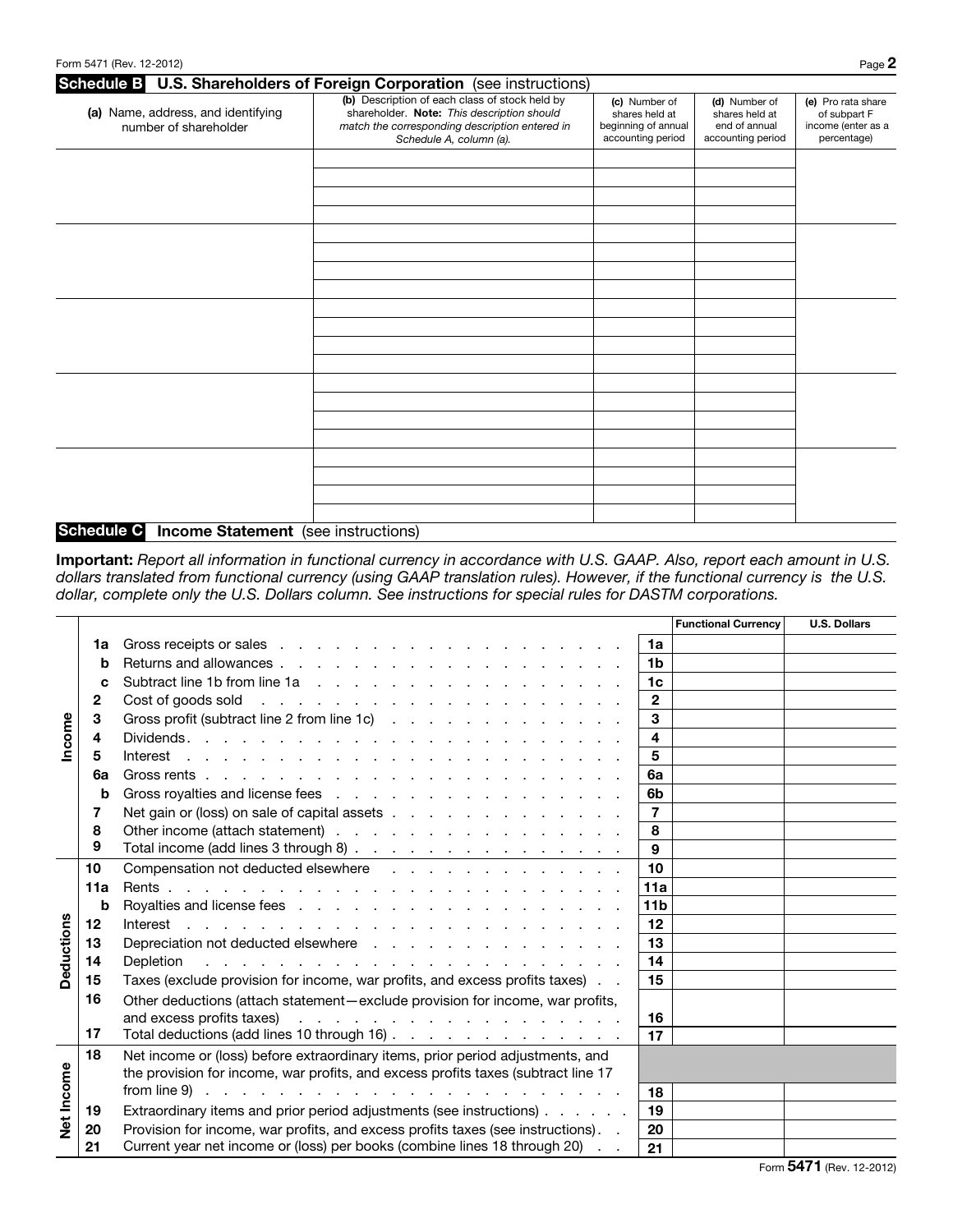## Schedule E Income, War Profits, and Excess Profits Taxes Paid or Accrued (see instructions) Amount of tax (a) Name of country or U.S. possession  $(b)$ In foreign currency (c) Conversion rate (d) In U.S. dollars  $1$  U.S. 2 3 4 5 6 7 8 Total . . . . . . . . . . . . . . . . . . . . . . . . . . . . . . . . ▶

## Schedule F Balance Sheet

Important: *Report all amounts in U.S. dollars prepared and translated in accordance with U.S. GAAP. See instructions for an exception for DASTM corporations.*

|    | <b>Assets</b>                                                                                                           |                 | (a)<br>Beginning of annual<br>accounting period | (b)<br>End of annual<br>accounting period |
|----|-------------------------------------------------------------------------------------------------------------------------|-----------------|-------------------------------------------------|-------------------------------------------|
| 1  | Cash<br>the contract of the contract of the contract of the contract of the contract of the contract of the contract of | 1               |                                                 |                                           |
| 2a | Trade notes and accounts receivable                                                                                     | 2a              |                                                 |                                           |
| b  | Less allowance for bad debts                                                                                            | 2 <sub>b</sub>  |                                                 |                                           |
| 3  | Inventories                                                                                                             | 3               |                                                 |                                           |
| 4  | Other current assets (attach statement)                                                                                 | 4               |                                                 |                                           |
| 5  | Loans to shareholders and other related persons                                                                         | 5               |                                                 |                                           |
| 6  | Investment in subsidiaries (attach statement)                                                                           | 6               |                                                 |                                           |
| 7  | Other investments (attach statement)                                                                                    | $\overline{7}$  |                                                 |                                           |
| 8a |                                                                                                                         | 8а              |                                                 |                                           |
| b  | Less accumulated depreciation                                                                                           | 8b              |                                                 |                                           |
| 9а | Depletable assets                                                                                                       | 9а              |                                                 |                                           |
| b  | Less accumulated depletion.                                                                                             | 9b              |                                                 |                                           |
| 10 | Land (net of any amortization)                                                                                          | 10              |                                                 |                                           |
| 11 | Intangible assets:                                                                                                      |                 |                                                 |                                           |
| a  |                                                                                                                         | 11a             |                                                 |                                           |
| b  |                                                                                                                         | 11 <sub>b</sub> |                                                 |                                           |
| C  | Patents, trademarks, and other intangible assets                                                                        | 11c             |                                                 |                                           |
| d  | Less accumulated amortization for lines 11a, b, and c                                                                   | 11d             |                                                 |                                           |
| 12 | Other assets (attach statement).                                                                                        | 12              |                                                 |                                           |
|    |                                                                                                                         |                 |                                                 |                                           |
| 13 |                                                                                                                         | 13              |                                                 |                                           |
|    | <b>Liabilities and Shareholders' Equity</b>                                                                             |                 |                                                 |                                           |
| 14 |                                                                                                                         | 14              |                                                 |                                           |
| 15 | Other current liabilities (attach statement)                                                                            | 15              |                                                 |                                           |
| 16 | Loans from shareholders and other related persons                                                                       | 16              |                                                 |                                           |
| 17 |                                                                                                                         | 17              |                                                 |                                           |
| 18 | Capital stock:                                                                                                          |                 |                                                 |                                           |
| a  | Preferred stock                                                                                                         | 18a             |                                                 |                                           |
| b  |                                                                                                                         | 18 <sub>b</sub> |                                                 |                                           |
| 19 | Paid-in or capital surplus (attach reconciliation)                                                                      | 19              |                                                 |                                           |
| 20 | Retained earnings                                                                                                       | 20              |                                                 |                                           |
| 21 |                                                                                                                         | 21              |                                                 | ) (                                       |
| 22 | Total liabilities and shareholders' equity                                                                              | 22              |                                                 |                                           |
|    |                                                                                                                         |                 | $\sim$                                          | $E A74 = 10,0010$                         |

Form 5471 (Rev. 12-2012)